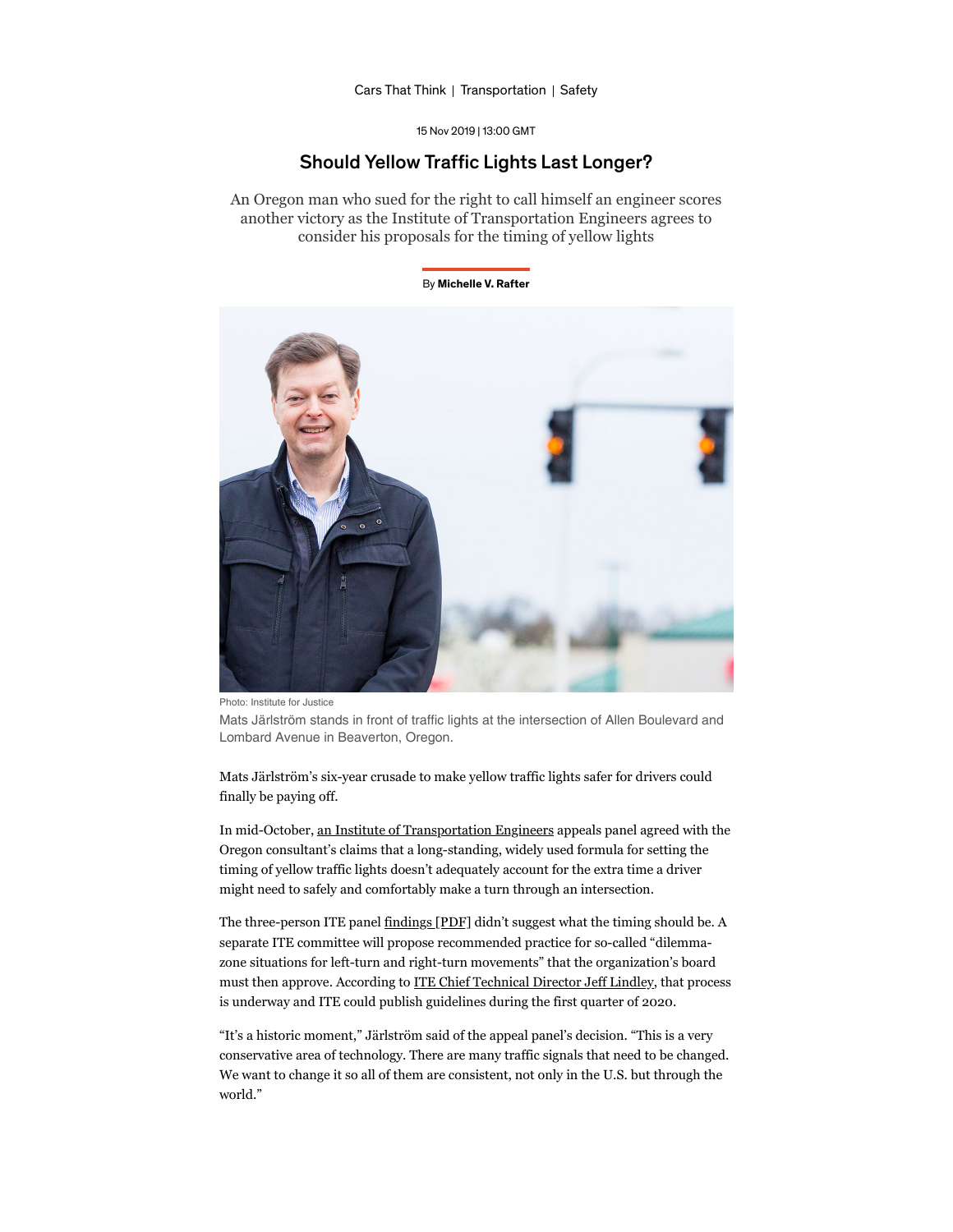Guidelines for what's known in traffic circles as the yellow change interval, or how long it takes for a traffic light to flash from yellow to red, might seem like much ado about nothing. But intersections with traffic lights are the scene of thousands of fatal vehicle crashes a year. In 2017, 3,271 traffic fatalities, or 9 percent of the country's total, occurred at intersections with traffic signals, according to the National Highway Traffic Safety Administration.

Well-timed yellow change intervals can reduce the number of crashes that result in an injury by 12 percent, total crashes by up to 14 percent, and the number of people who run red lights by up to 50 percent, according to the [Federal Highway Administration](https://safety.fhwa.dot.gov/provencountermeasures/yellow_xhg_intervals/).

Although ITE doesn't set traffic standards or regulations, U.S. cities and states use the guidelines created by the 16,000-member international organization to set the timing of traffic signals within their respective jurisdictions, among other things.

### A Yellow Light Crusade

The appeals panel's decision is a vindication for Järlström, whose interest in yellow lights started with a traffic ticket and cascaded into a series of lawsuits over his right to call himself an engineer.

In 2013, Järlström's wife Laurie got a ticket for running a red light in Beaverton, the suburb of Portland, Oregon, where they live. Laurie Järlström was cited for entering the intersection at SW Allen Blvd. and SW Lombard Ave. a tenth of a second after the light turned red. Looking for a way to fight the ticket, the couple timed the yellow light at the intersection and discovered that the interval didn't match what the city stated it was supposed to be. They fought the ticket in municipal court but lost.

Rather than undertake the expense of an appeal, Mats Järlström contacted Beaverton's then-public works director and explained the timing problem. It prompted the official to run his own tests, which Järlström said showed that the yellow light at the intersection failed to stay on for the city-required 3.5 seconds the vast majority of the time, an issue the city subsequently fixed.

But Järlström wasn't satisfied. Led by his curiosity and the knowledge he'd acquired earning an electrical engineering degree in Sweden before immigrating to the United States more than 25 years ago, he continued researching yellow lights.

Hediscovered that the formula included in a 1959 academic paper [PDF] that became the basis for yellow light signal timing around the country was satisfactory for motorists driving directly through an intersection but failed to take into account the extra seconds needed to safely and comfortably make a turn. Because drivers are likely to slow down while turning left or right, it made it more likely that they would enter an intersection on a red light, according to Järlström. He came up with calculations of his own to fix the problem in the original formula, widely known as the kinematic equation.

## **"The common goal is to improve traffic safety and fairness in intersections."**

[When Järlström began sharing findings with ITE and others, he ran afoul of the](https://www.oregon.gov/osbeels/Pages/default.aspx) <u>Oregon</u> State Board of Examiners for Engineering and Land Surveying. The licensing board [claimed he broke the law](https://spectrum.ieee.org/news-from-around-ieee/the-institute/ieee-member-news/does-having-a-license-make-you-an-engineer) because he referred to himself as an engineer even though he didn't have a state engineering license. In 2017, the state fined Järlström US \$500, which he paid and then filed a civil rights lawsuit against the board, accusing it of violating his First Amendment rights.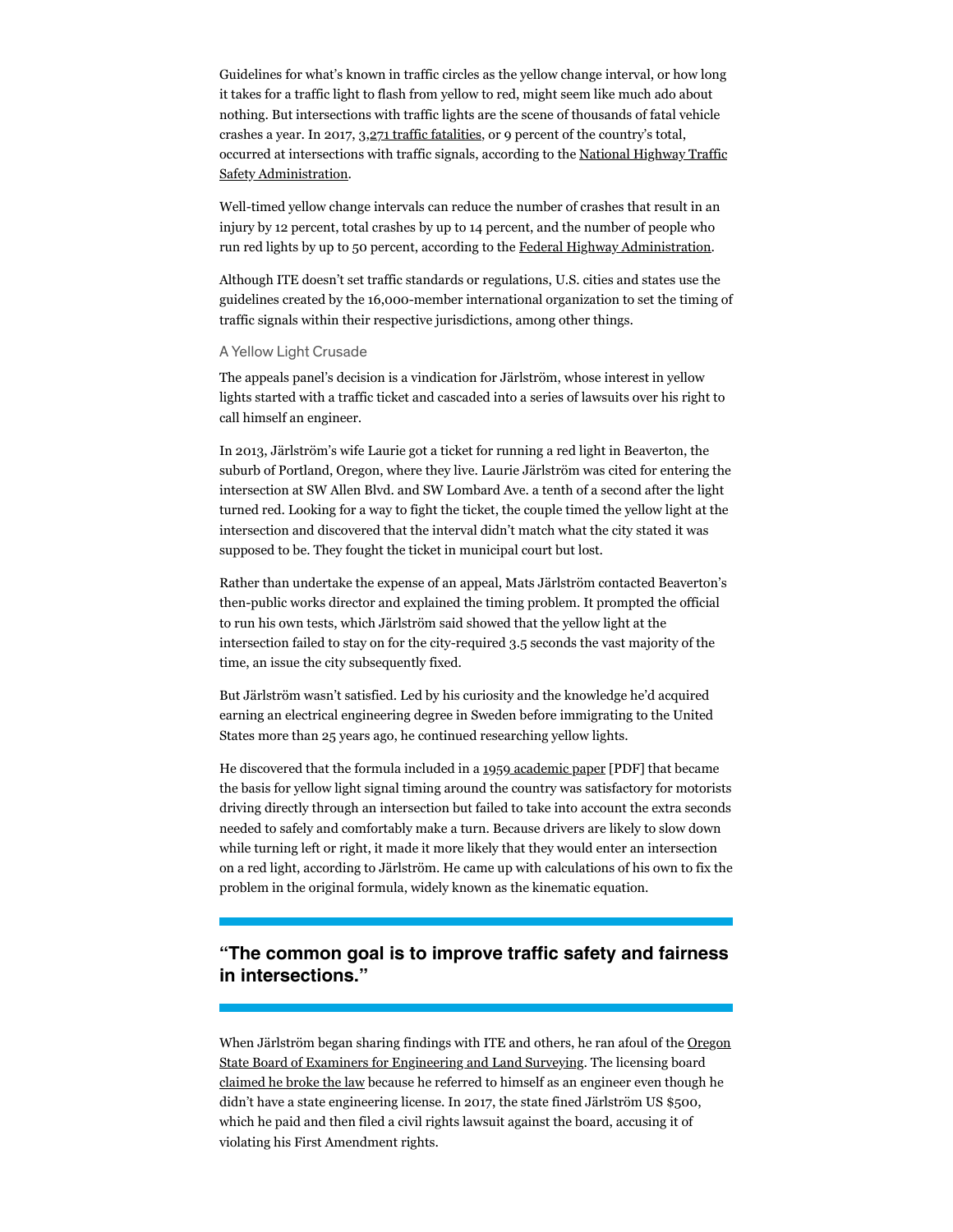In June 2017, the board admitted that its interpretation violated Järlström's rights. Järlströmand his attorney from the Institute for Justice countered that the state's proposed settlement didn't go far enough. They asked a U.S. district court to take a broader look at the state law and its administrative rules and declare them unconstitutional. In December 2018, a district court judge found that the board's [restrictions on the use of the word engineer were "substantially overbroad"](https://spectrum.ieee.org/news-from-around-ieee/the-institute/ieee-member-news/us-judge-rules-mats-jrlstrms-first-amendment-rights-were-infringed) and in violation of the First Amendment.

#### Advocating for Safer Intersections

Amidst his court battles, Järlström continued to lobby the ITE to consider recommendations for yellow change intervals based on his findings, efforts that included presenting his research at an ITE conference in 2016, and soliciting support from traffic engineering professors and traffic safety activists. ITE published its proposed recommended practices for calculating yellow change intervals in turning situations in May. During the public comment period that followed, some of the same traffic researchers filed responses alongside Järlström's that backed up his work. Järlström and other appellants also presented their responses to an appeals panel meeting in August.

It's unclear how many U.S. traffic jurisdictions might need to rework their yellow light timing practices should ITE issue new guidelines. The institute puts estimates of U.S. intersections with traffic signals at approximately 327,000, based on a generally accepted rule of thumb of one signalized intersection per 1,000 population, Lindley said. When ITE conducted a survey as part of developing its proposed recommended practices, 39 percent of 217 traffic jurisdictions that responded indicated that they used the kinematic equation to calculate yellow clearance intervals. Even more jurisdictions could use a variation of the equation, he said. "The general approach is used by quite a few agencies," he said.

The decision marks a turning point for Järlström. After years of work, "I'm now getting people calling me and wanting to know more because of the appeals hearing that we won," he said. "A lot of doors are opening for me. I'm inviting other people to be part of the solution. I want it to be a collaboration. The common goal is to improve traffic safety and fairness in intersections."

# The Cars That Think Newsletter

Biweekly newsletter about the sensors, software, and systems that are making cars smarter.

# About the Cars That Think blog